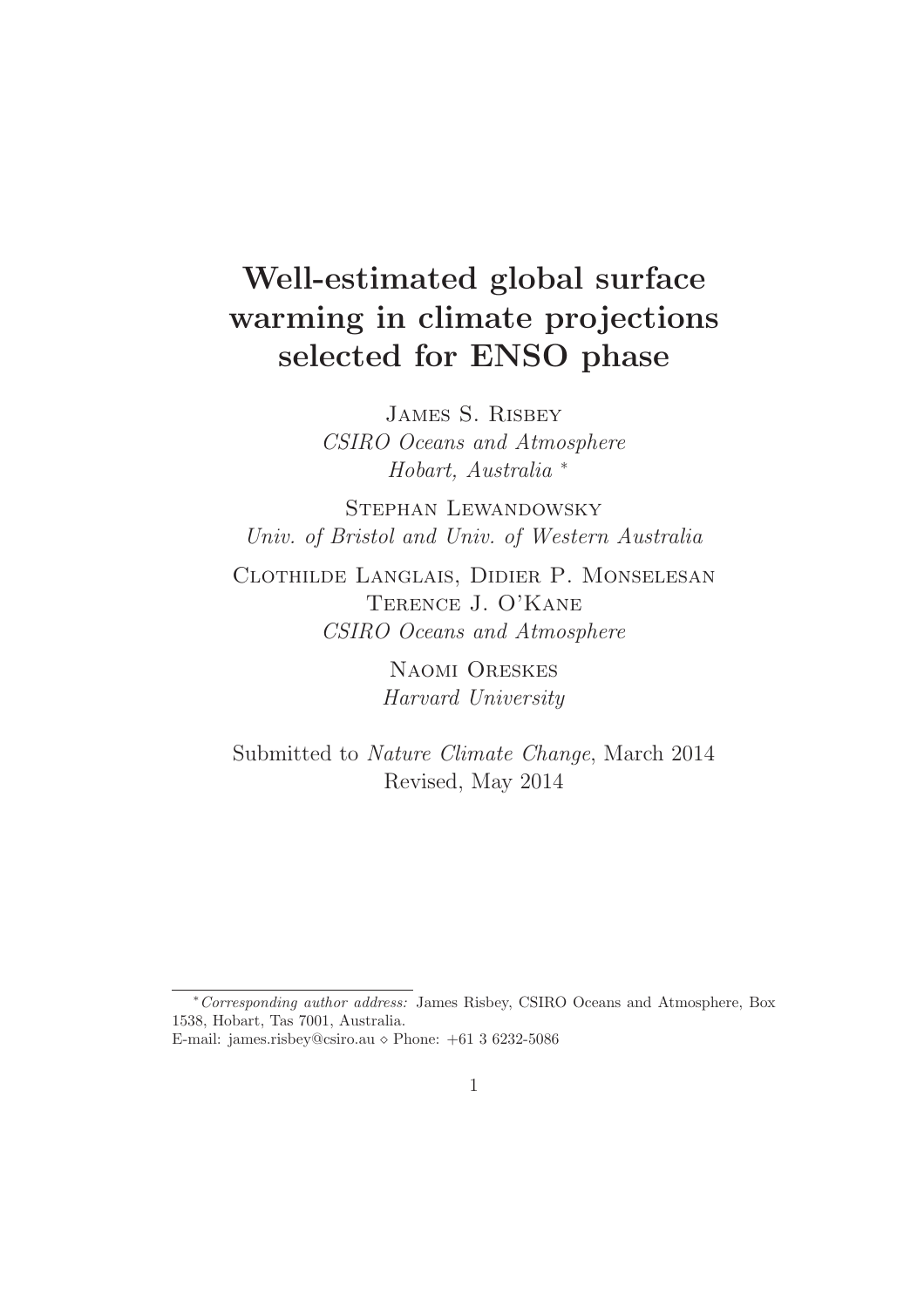The question of how climate model projections have tracked the actual evolution of global mean surface air temperature (GMST) is important in establishing the credibility of their projections. Some studies and the Intergovernmental Panel on Climate Change (IPCC) AR5 suggest that the most recent 15 year period provides evidence that models are overestimating current temperature evolution. Such comparisons are not evidence against model trends because they represent only one realisation where the decadal natural variability component of the model climate is generally not in phase with observations. We present a more appropriate test of models where only those models with natural variability (represented by El Niño-Southern Oscillation [ENSO]) largely in phase with observations are selected from multi-model ensembles for comparison with observations. These tests show that climate models have provided good estimates of 15 year trends, including for recent periods and for Pacific spatial trend patterns.

The differences between climate model *forecasts* and *projections* [1] have come to prominence over interpretation of model simulations of recent temperature trends. A key difference between a climate forecast and a climate projection is that the former attempts to account for the correct phase of natural internal climate variations while the latter does not and can not.

A weather forecast attempts to account for the growth of particular synoptic eddies and is said to have lost skill when model eddies no longer correspond one to one with those in the real world. Similarly, a climate forecast of seasonal or decadal climate attempts to account for the growth of disturbances on the time scale of those forecasts. This means that the model must be initialized to the current state of the coupled ocean-atmosphere system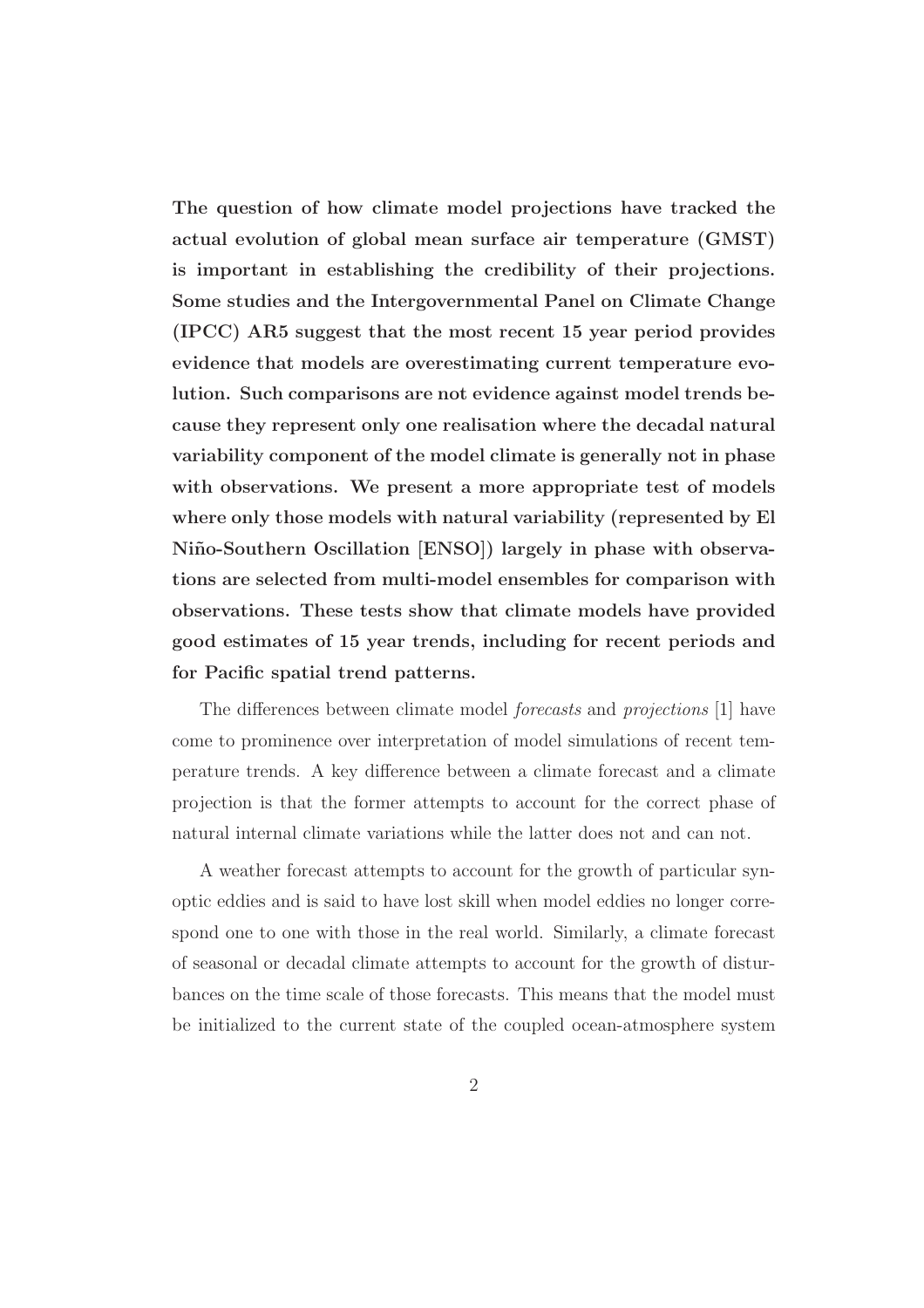and the perturbations in the model ensemble must track the growth of ENSO [2, 3] and other subsurface disturbances [4] driving decadal variation. Once the coupled climate model no longer keeps track of the current phase of modes like ENSO, it has lost forecast skill for seasonal to decadal time scales. The model can still simulate the statistical properties of climate features from this point, but that then becomes a projection, not a forecast.

The CMIP5 series of coupled climate models have been run in climate projections mode [5] and, to a limited extent, in decadal forecasting mode [6]. The models run as climate projections apply best estimates of the historical sequence of radiative forcing of climate for the past (until 2005), followed by specified future forcing scenarios. That means that until 2005 the models attempt to stay in sequence only with the year to year and decade to decade fluctuations in climate caused by the historical variation in radiative forcing (and not with internal variations).

Decadal variations in surface climate are due to a range of factors [7, 8]. These factors include radiative forcing variations, but they are not the only, or even the most important, factors. Natural internal variations in the climate system also drive decadal variations [9, 10, 11]. These can occur for example through variations in the rate at which the ocean circulation takes up the additional heat added to the atmosphere from greenhouse forcing [12, 13]. Long term variations in the preference of the coupled system for La Niña and El Niño ENSO states (the Pacific Decadal Oscillation [14]) change the rate of ocean heat uptake and are a key driver of decadal variability [13, 15].

In the CMIP5 models run using historical forcing there is no way to ensure that the model has the same sequence of ENSO events as the real world. This will only occur by chance and only for limited periods, since natural variability in the models is not constrained to occur in the same sequence as the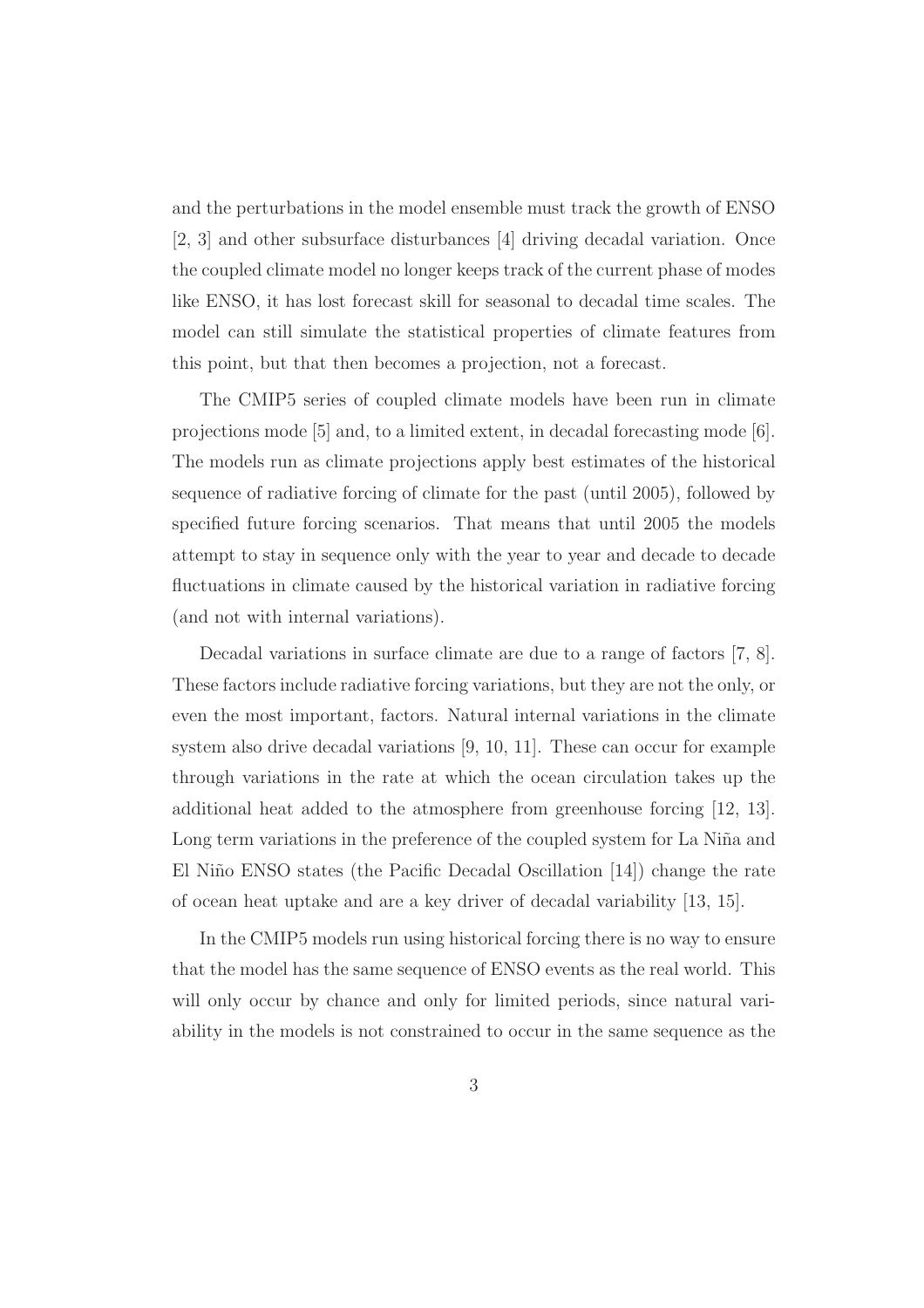real world. For any 15 year period the rate of warming in the real world may accelerate or decelerate depending on the phase of ENSO predominant over the period. That means that for a set of model projections well calibrated to the range of natural variability, there will be some 15 year periods where the observed rate of warming is in the low tail of the distribution of model trends for that 15 year period, and some 15 year periods where the observed rate of warming is in the high tail of the model distribution. These cases are illustrated by the 15-year observed trend and CMIP5 model trend distribution for 1998–2012 (Fig. 1a) and 1984–1998 (Fig. 1b). These two periods are no more meaningful in evaluating projections than any other 15-year periods, and we focus on the former here only to evaluate claims made about model projections in the most recent 15-year period.

The precise degree to which the observed trend in Fig. 1a is in the extreme low tail is open to question. When one accounts for a range of observational trend estimates by using series that include a representation of the Arctic region [16, 17], the observed estimates fall further inside the model distribution (blue and red lines in Fig. 1a) than for the HadCRUT4 trend (dashed red).

Regardless of just where in the tail they fall, the fact that the observed trends in Fig. 1a for the recent 15-year period are in the low tail of the model distribution [7, 18] does not constitute evidence against the fidelity of model trend projections because it is only one realisation of 15-year periods. In a properly constructed model forecast ensemble [19], a single observed realisation lying in the tail of the model ensemble provides no more evidence against the model forecast than a single observed realisation lying on the ensemble median. Forecast ensemble members have similar likelihood regardless of where they lie and the real world may follow any of them.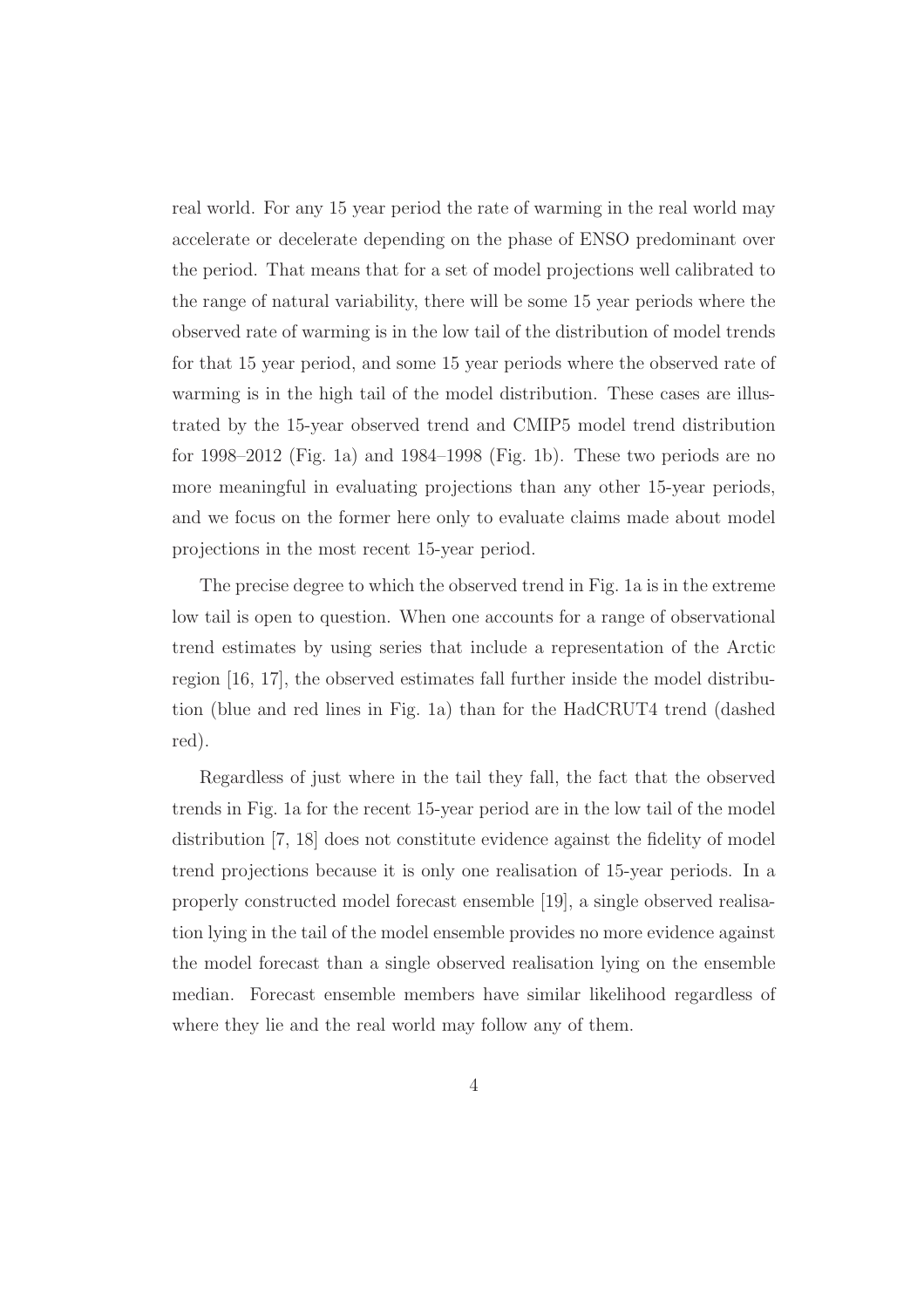In order to see how representative the two 15-year periods in Fig. 1 are of the model's ability to simulate 15 year temperature trends we need to test many more 15-year periods. Using data from CMIP5 models and observations for the period 1880–2012, we have calculated sliding 15-year trends in observations and models over all 15-year periods in this interval (Fig. 2). The 2.5–97.5 percentile envelope of model 15-year trends (grey) envelops within it the observed trends for almost all 15-year periods for each of the observational datasets. There are several periods when the observed 15 year trend is in the warm tail of the model trend envelope  $({\sim 1925, 1935, 1955})$ , and several periods where it is in the cold tail of the model envelope (∼ 1890, 1905, 1945, 2005). In other words, the recent 'hiatus' centred about 2005 (1998–2012) is not exceptional in context. One expects the observed trend estimates in Fig. 2 to bounce about within the model trend envelope in response to variations in the phase of processes governing ocean heat uptake rates, as they do.

The variations in the grey envelope of model trends in Fig. 2 represent primarily variations in forcing, since the multi-model ensemble tends to average out the internal variations (which are not phase locked between models or with observations). On the other hand, the observed 15 year trends respond to both variations in forcing and internal variations. Any mismatch in forcing (between the models and real world) or any large natural excursion in the rate of ocean heat uptake moves the observed GMST trend up or down within the model distribution represented by the grey envelope.

The histogram of observed temperature trends for all 15-year periods over 1880–2012 is shown in Fig. 3. Plotted over this histogram is the distribution of 15-year trends from all the CMIP5 models for the same set of 15-year periods over 1880–2012. The observed and model distributions are broadly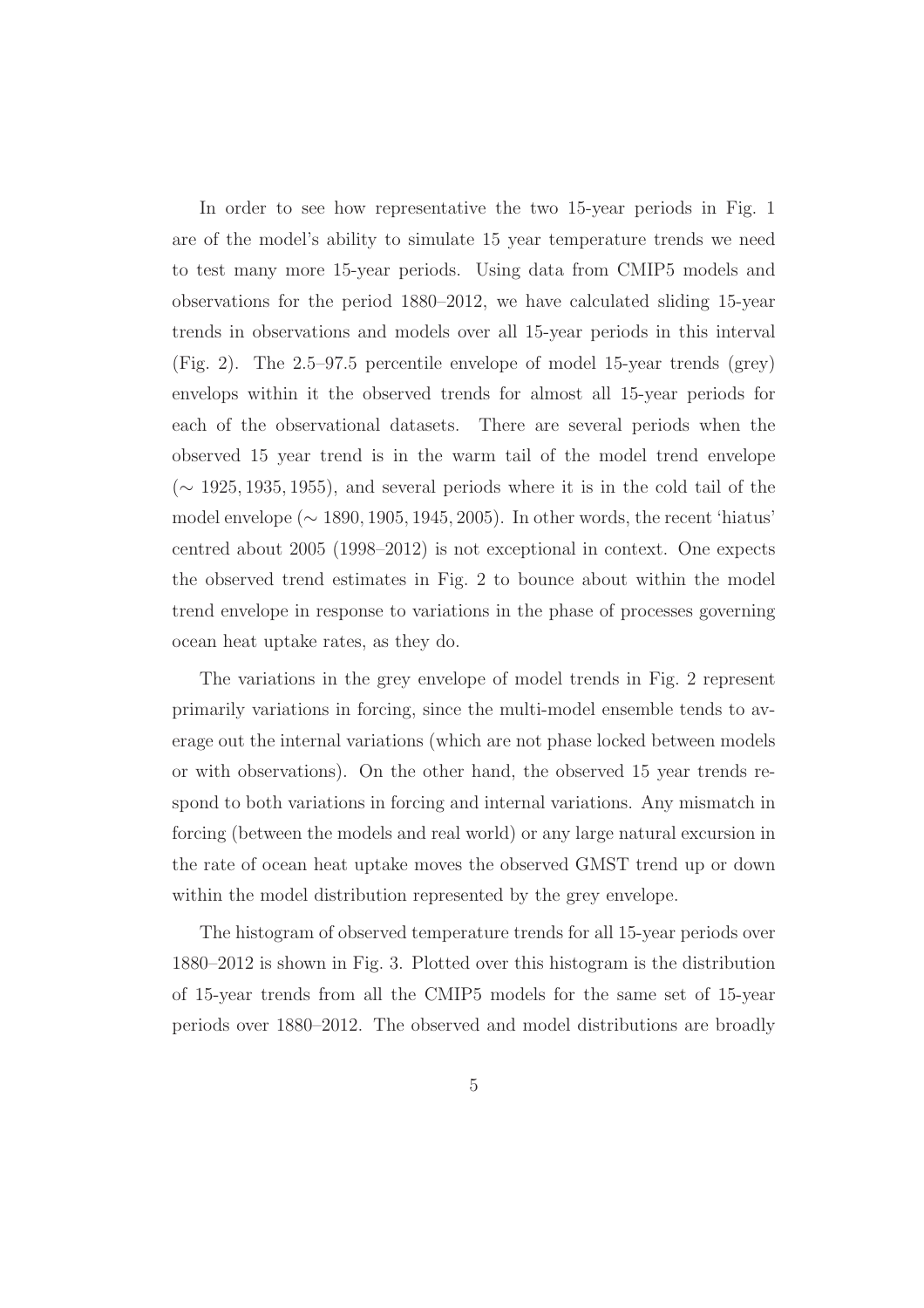similar, consistent with the above results. The observed trend median is slightly higher (warmer) than the model median, and the models have a slightly larger spread.

Taken as a collective of 15-year periods over the period since 1880, the CMIP5 models provide a remarkably good representation of 15-year observed trends. If we wish to evaluate the model trends over just the single 15-year period, 1998–2012, we have only one observed realisation to compare with models that are generally not in phase with the internal variability of the observed system. There are several different approaches that have been used to bring the models in to phase with the real world. We discuss two popular methods and present an alternative third approach that we employ.

1. Climate forecasts. The desired solution to this problem is to do a climate forecast, not a projection. For a climate forecast one would test models that were initialised in 1998 and run with ensemble perturbations designed to track the major decadal instability modes (ENSO, PDO) in the ocean. Decadal forecasting efforts to date show some improvements due to initialisation, but are still in relative infancy [21].

2. Forced/restored projections. Another approach to ensure that the models have the same ENSO phase as the real world is to impose observed sea surface temperatures (sst) [22] or observed winds [23] in the tropical Pacific region of the model. This approach can be applied to ocean-only models. For coupled models this method requires that the model sst or wind stress field be restored rapidly to the observed fields. The forced/restored projection forces the models to lock phase with observed ENSO, though this partly specifies a temperature outcome consistent with observations. When applied in coupled models the results are also unphysical in that part of the model surface field is effectively specified and part is free. Other approaches include post-hoc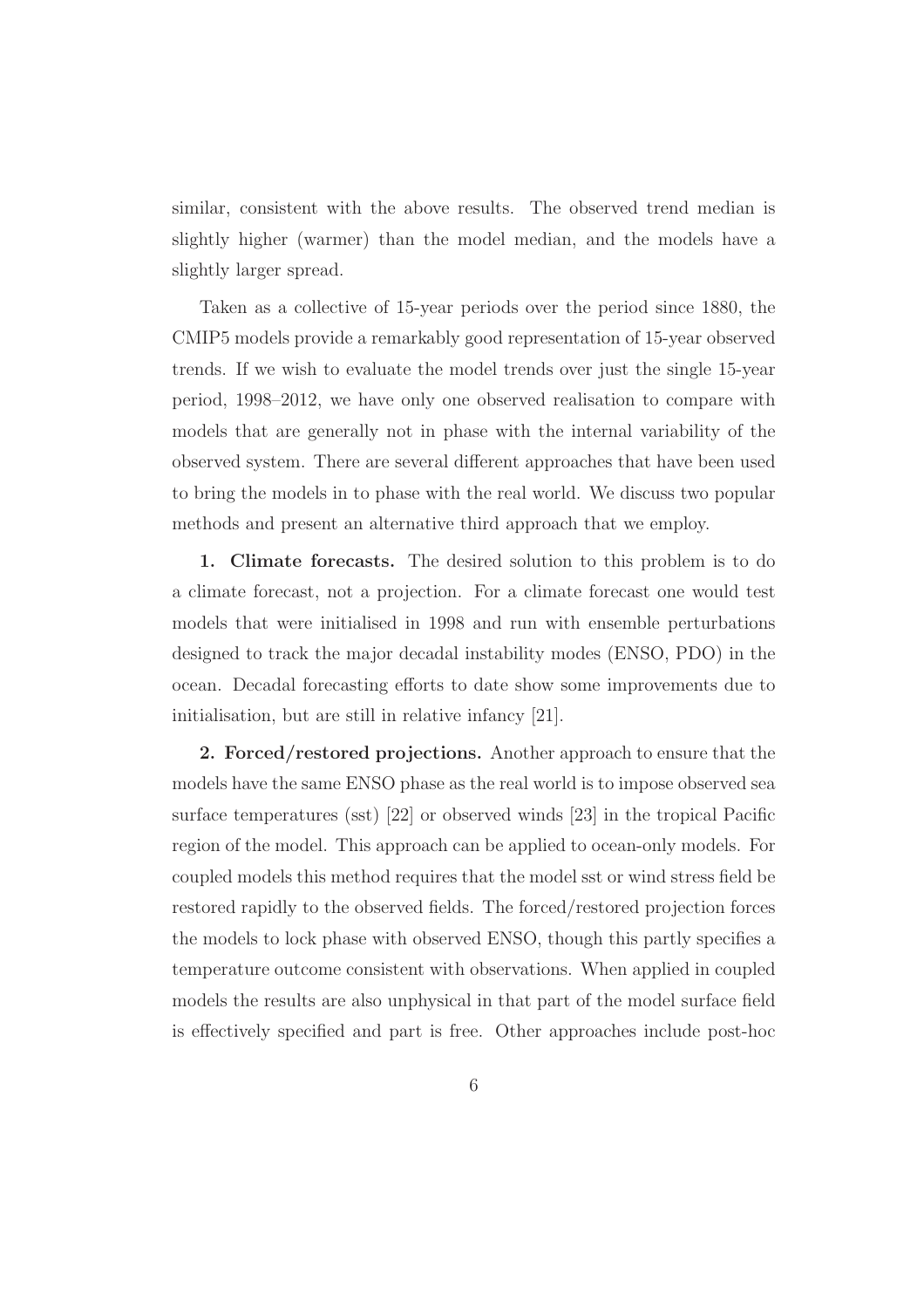removal of a regression estimate of the ENSO phase contribution from model ensemble mean temperature [24].

3. Phase selected projections. Here we develop and apply an alternative simple, but natural (unforced), method to analyse model projections in phase with the real world. The models are not given any information about the observed state in this approach. The method takes advantage of the fact that, by chance, some of the CMIP5 model runs will be at least partially in phase at any given time with internal variability in the real world. One of the major processes driving variability in the rate of ocean heat uptake is ENSO [13]. The long term cycle of ENSO in switching between El Niño preferred periods (slower ocean heat uptake decades) and La Ni˜na preferred periods (faster ocean heat uptake decades) will by chance line up in some of the CMIP5 models. To select this subset of models for any 15-year period, we calculate the 15-year trend in Niño3.4 index  $[25]$  in observations and in CMIP5 models and select only those models with a Niño3.4 trend within a tolerance window of  $\pm .01K/year$  of the observed Niño3.4 trend. This approach ensures that we select only models with a phasing of ENSO regime and ocean heat uptake largely in line with observations. In this case we select the subset of models in phase with observations from a reduced set of 18 CMIP5 models where Niño 3.4 data were available [26] and for the period since 1950 when Niño3.4 indices are more reliable in observations.

Fig. 4 shows the running 15-year trends for observations in red (GISS top row; Cowtan & Way bottom row) and for the subset of CMIP5 models that fell within the Niño3.4 trend tolerance window in blue in the left column. The right column shows model 15-year trends for the subset of models in grey that were furthest from the observed Niño3.4 slope (least in phase with observations), where the subset of models is constrained so that it contains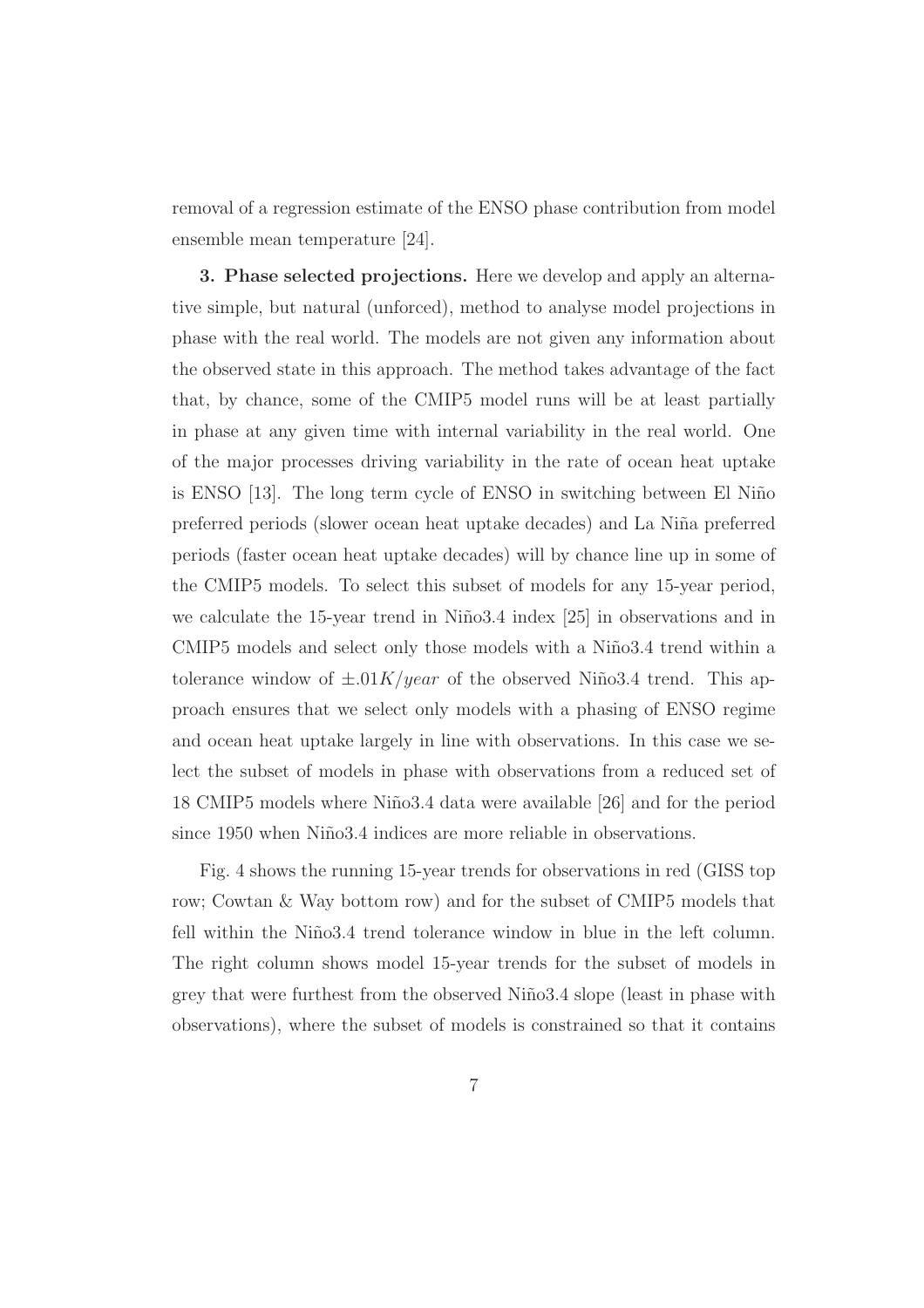the same number of models that fell within the best fit tolerance window. The size of plotting symbol for model trends is proportional to the number of models that fell within the Niño3.4 tolerance window. The solid lines are loess smoothed fits to the trend points. The loess smoothing is weighted by the number of models that contributed to each observation. The shaded areas surrounding each loess line represent approximate 95% confidence intervals.

The results in Fig. 4b,d show that selecting models with ENSO well outof-phase with observations (grey curves) yields 15-year trends that can be very different from observations, and which are mostly not in accord with the observed trends. By contrast, selecting models with ENSO largely in-phase with observed ENSO (Fig. 4a,c; blue curves) yields 15-year trend estimates that are mostly in accord with observed trends. Further, even the 1998–2012 trend in the models lines up well with the observed trend when only models with a similar ENSO regime phase are used to estimate the trend. The selection of models in-phase with ENSO regimes thus removes much of the apparent discrepancy that occurs when model projections are compared with observational realisations irrespective of model natural internal variability phase.

The composite pattern of spatial 15-year trends in the selection of models in/out of phase with ENSO regime is shown for the 1998–2012 period in Fig. 5. The models in phase with ENSO (Fig. 5a) display a PDO-like pattern of cooling in the eastern Pacific, whereas the models least in phase (Fig. 5b) show more uniform El Niño-like warming in the Pacific. The set of models in-phase with ENSO produce a spatial trend pattern broadly consistent with observations (Fig. 5c) over the period. This result is in contrast to the full CMIP5 multi-model ensemble spatial trends, which display broad warming [27] and cannot reveal the PDO-like structure of the in-phase model trends because the internal modes of variability are averaged out.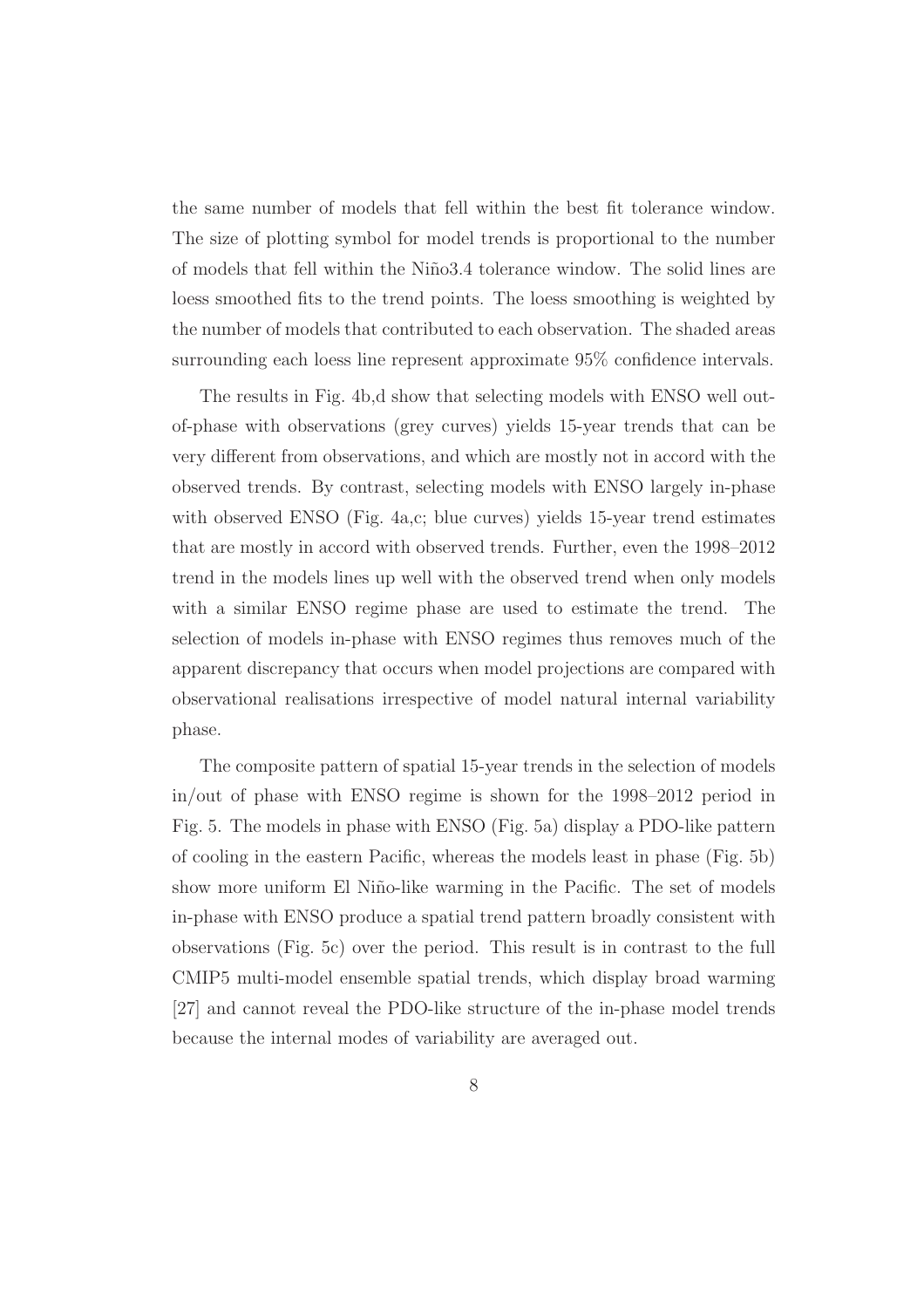To put the subset of phase-selected model projections in context with the full multi-model projection ensemble we compare them together in Fig. 6. The figure shows how the selection of models in phase with ENSO regimes changes the expected model warming trend relative to the full multi-model warming trend envelope. As noted, the grey all-model envelope moves up and down mostly due to variations in forcing (as the variations due to internal variability tend to average out across many model realisations), whereas in the observations the 15-year trends move up and down due to forcing and the cycles of natural variability. By selecting a subset of models in phase with the observed ENSO regime (blue curve) we introduce some variation due to ENSO in the model 15-year trends. Critically, this variation brings the expected model trends down toward the bottom part of the all-model trend envelope for recent 15-year trends. Models in phase with ENSO warm less rapidly during this period.

This method of phase aligning to select appropriate model trend estimates won't be perfect as the models contain errors in the forcing histories [28] and errors in the simulation of ENSO [26, 29] and other processes. Further, ENSO is not the only process generating natural variability on these time scales and so the method used here can only be approximate. Nonetheless, the phase-selection method provides a fairer and more appropriate basis to compare model projection trends over decadal-scale periods than use of the entire multi-model envelope. When the phase of natural variability is taken into account, the model 15-year warming trends in CMIP5 projections wellestimate the observed trends for all 15-year periods over the past half century.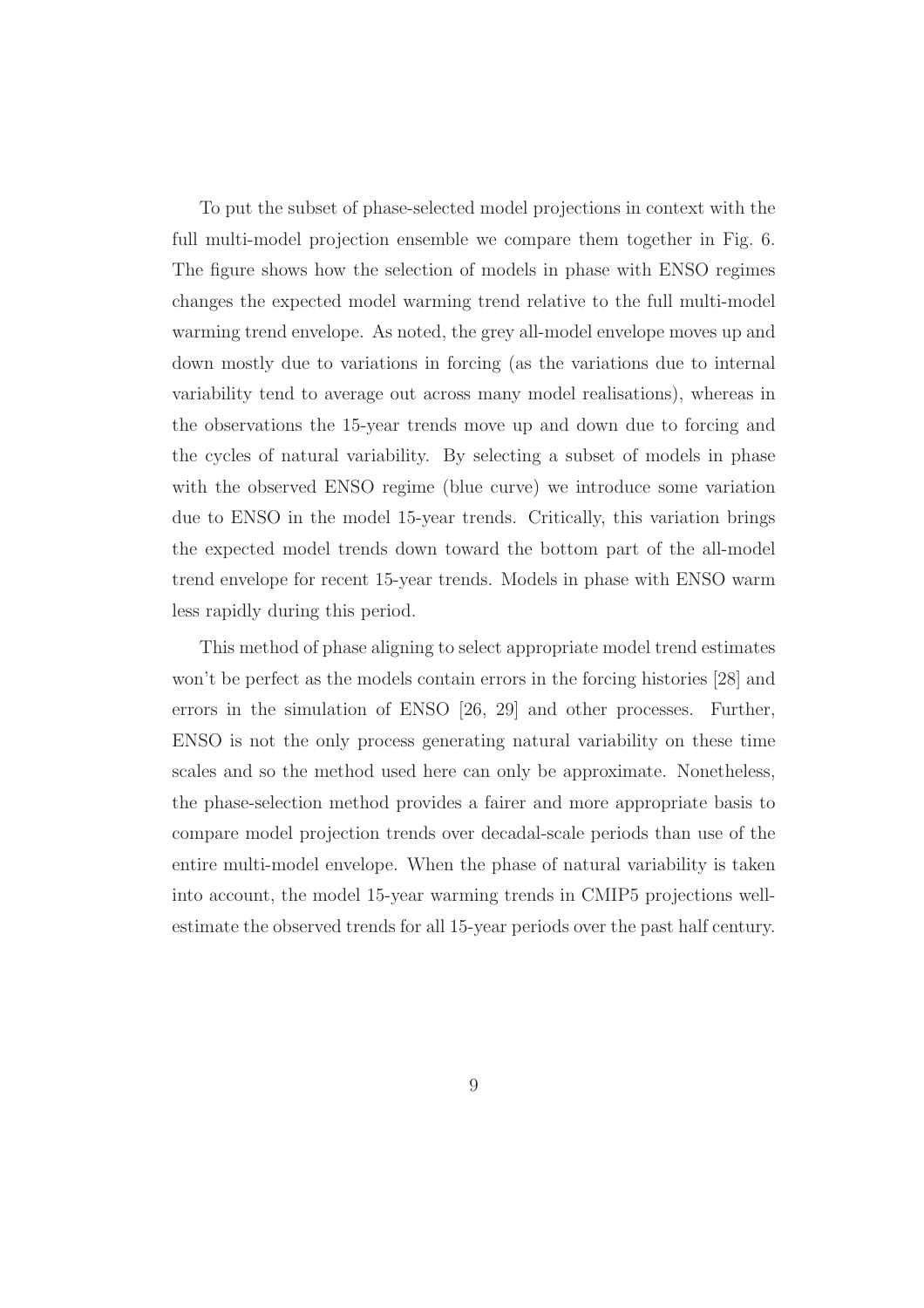## Methods

Observational and model data. Three observational data sets are used to represent annual GMST: GISS [17]; HadCRUT4 [30]; and Cowtan & Way [16]. GMST is also taken from 38 CMIP5 models with multiple runs per model generating a multi-model ensemble with 82 runs. The CMIP5 ensemble runs span 1880–2012 with historical forcing for the period 1880– 2005 and RCP8.5 [31] forcing from 2006–2012. Because the latter time period is so short, the choice of RCP scenario is not critical here. Results were repeated using RCP4.5 for the latter period and are very similar. A subset of 18 of the 38 CMIP5 models were available to us with sea surface temperature data to compute Niño 3.4 [25] indices. The subset of models are indicated in bold in the set below. The reduced set of 18 models provides a similar model ensemble trend distribution to the larger model set. Niño3.4 values for observations were downloaded from NOAA at http://www.esrl.noaa.gov/psd/data/climateindices/list/.

The set of CMIP5 models used are: ACCESS1-0, ACCESS1-3, bcccsm1-1, bcc-csm1-1-m, BNU-ESM, CanESM2, CCSM4, CESM1-BGC, CESM1-CAM5, CMCC-CM, CMCC-CMS, CNRM-CM5, CSIRO-Mk3- 6-0, EC-EARTH, FGOALS-s2, FIO-ESM, GFDL-CM3, GFDL-ESM2G, GFDL-ESM2M, GISS-E2-H, GISS-E2-H-CC, GISS-E2-R, GISS-E2-R-CC, HadGEM2-AO, HadGEM2-CC, HadGEM2-ES, INMCM4, IPSL-CM5A-LR, IPSL-CM5A-MR, IPSL-CM5B-LR, MIROC-ESM, MIROC-ESM-CHEM, MIROC5, MPI-ESM-LR, MPI-ESM-MR, MRI-CGCM3, NorESM1-M, and NorESM1-ME.

Phase selected climate projection. The method of phase selected climate projection is based on selecting a feature of the climate that one wishes to align to the real world phase of the feature. Since we are interested in tracking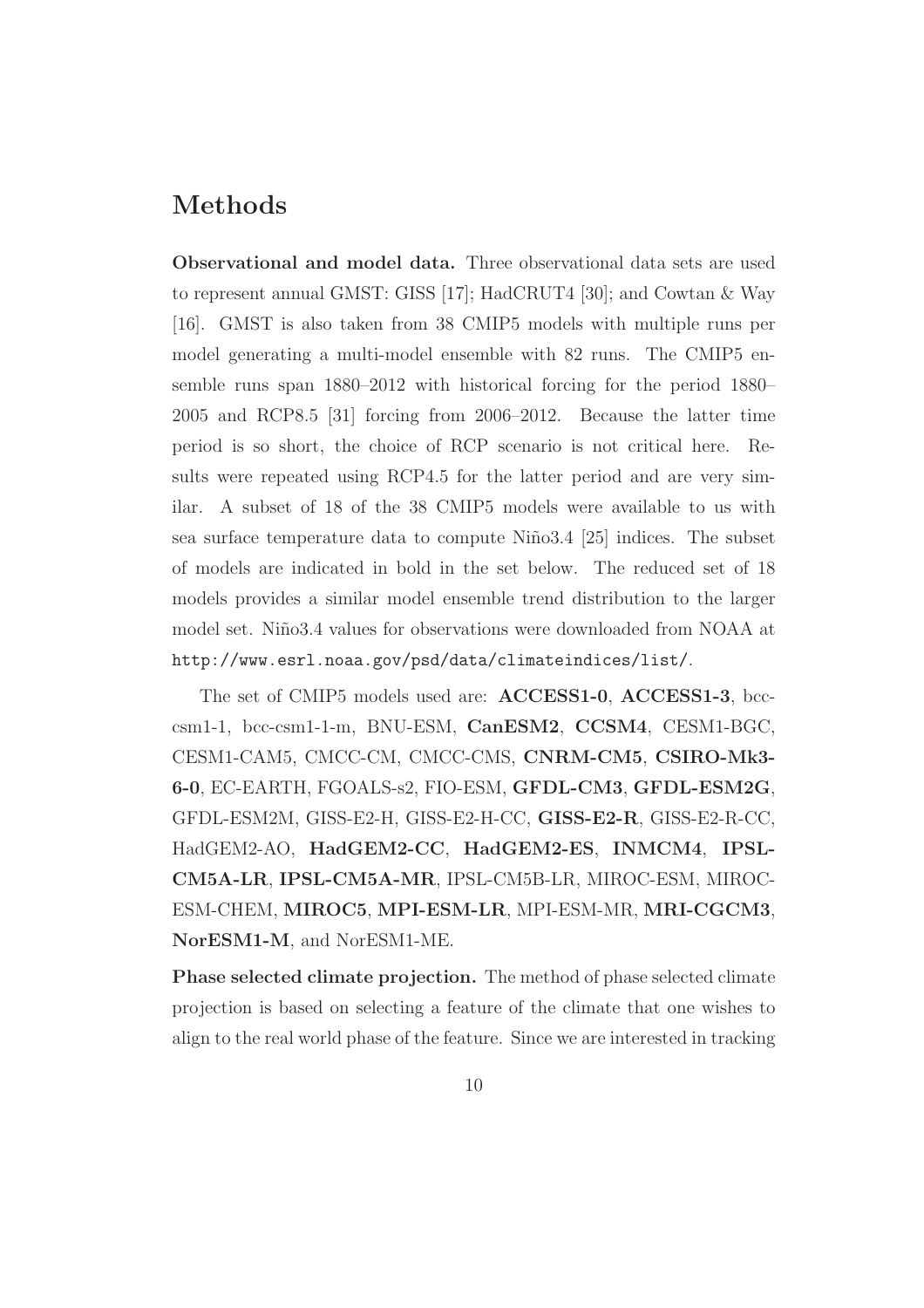decadal fluctuations in GMST, we need to follow natural variations in ocean heat uptake on this time scale. These are driven by a range of processes in tropical and high latitude oceans [11, 32], but ENSO is one of the important ones and is at least broadly simulated by the coupled models.

Climate models cannot simulate every ENSO phase transition, but that is not critical here. To approximate the phase of ocean heat uptake in a 15 year period one may need to capture only the general sense of whether the models are El Niño or La Niña dominated over the period. To this end we use Niño3.4 as an index of ENSO phase and calculate the trend in Niño3.4 over the period to indicate the general tendency of the system toward regimes dominated by either ENSO state (similar to PDO phases). Models with a similar Niño3.4 trend to observations are then selected to represent the subset of models from the projection ensemble that just happen to have a similar response of ENSO over the 15-year period. This approach selects models with a statistical similarity that is related to the desired feature (ocean heat uptake). The approach does not guarantee any kind of dynamical consistency between models for each 15-year period.

The choice to fit 15-year trends to Niño 3.4 is not the only way to estimate the phase of ocean heat uptake rates. We also tested a method based on trends of low pass Niño 3.4 values to more directly mimic the PDO. Results were repeated where we detrended the Niño3.4 series in observations and models and compared the low pass Niño3.4 slopes to select in-phase models. The results for the low pass method are very similar to those for the direct method shown.

The pdf of observed and modelled 15 year GMST trends in Fig. 3 is based on 82 model runs over 1880–2012, but only 3 observational data sets, and thus contains different sample sizes. To control for sample size, the model pdfs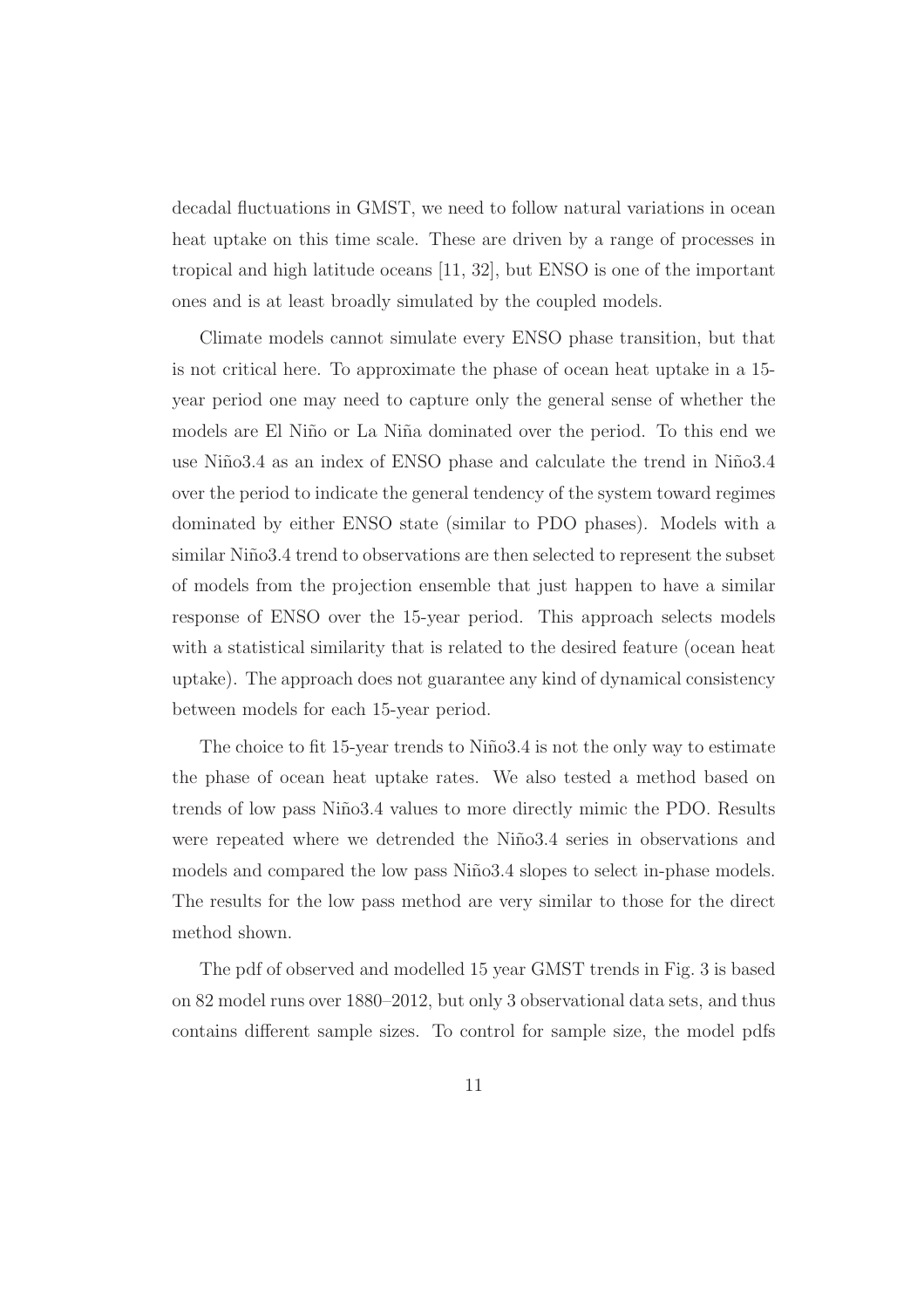were recalculated with 500 random samples of model 15 year trends with the same sample size as the number of observed trends. This yields very similar model distributions to those in Fig. 3, indicating that any differences between the model and observed pdf are mostly not due to sample size differences.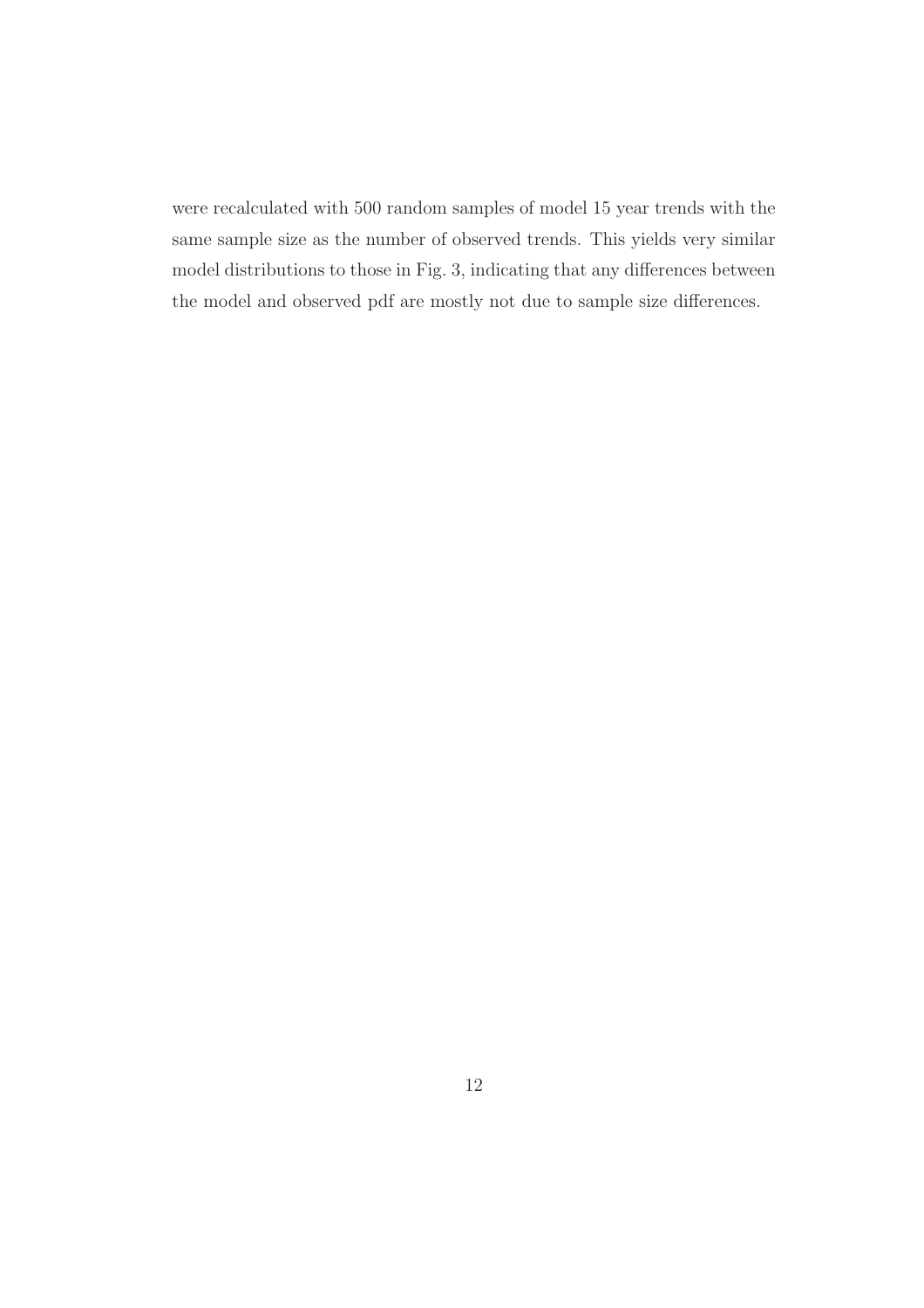### References

- [1] Bray D. and H. von Storch. Prediction or projection: The nomenclature of climate science. *Sci. Commun.*, 30(4):534–543, 2009.
- [2] M. Peña and E. Kalnay. Separating fast and slow modes in coupled chaotic systems. *Nonlinear Proc. Geoph.*, 11:319–327, 2004.
- [3] S.-C. Yang, C. Keppenne, M. Rienecker, and E. Kalnay. Application of coupled bred vectors to seasonal-to-interannual forecasting and ocean data assimilation. *J. Clim.*, 22(11):2850–2870, 2009.
- [4] T. O'Kane, R. Matear, M. Chamberlain, and P. Oke. ENSO regimes and the late 1970s climate shift: The role of synoptic weather and south Pacific ocean spiciness.  $J. Comp. Phys., 2014.$ weather and south Pacific ocean spiciness. http://dx.doi.org/10.1016/j.jcp.2013.10.058.
- [5] K. Taylor, R. Stouffer, and G. Meehl. An overview of CMIP5 and the experiment design. *Bull. Amer. Met. Soc.*, 93(4):485–498, 2012.
- [6] G. Meehl and Coauthors. Decadal prediction: can it be skillful? *Bull. Amer. Met. Soc.*, 90(10):1467–1485, 2009.
- [7] T. Stocker et al. *Technical summary. In: Climate Change 2013: The Physical Science Basis. Contribution of Working Group I to the Fifth Assessment Report of the Intergovernmental Panel on Climate Change*, pages 33–115. Cambridge Univ. Press, Cambridge, UK, 2013. 1535pp.
- [8] J. Tollefson. The case of the missing heat. *Nature*, 505:276–278, 2014.
- [9] E.N. Lorenz. Climatic determinism. *Meteor. Monographs*, 8(30):1–3, 1968.
- [10] I. James and P. James. Ultra-low-frequency variability in a simple atmospheric circulation model. *Nature*, 342:53–55, 1989.
- [11] T. O'Kane, R. Matear, M. Chamberlain, J. Risbey, B. Sloyan, and I. Horenko. Decadal variability in an OGCM Southern Ocean: Intrinsic modes, forced modes and metastable states. *Ocean Model.*, 69:1–21, 2013.
- [12] S. H. Schneider and S. Thompson. Atmospheric  $\omega_2$  and climate: Importance of the transient response. *J. Geophys. Res.*, 86:3135–3147, 1981.
- [13] G. Meehl, J. Arblaster, J. Fasullo, A. Hu, and K. Trenberth. Modelbased evidence of deep-ocean heat uptake during surface-temperature hiatus periods. *Nature Climate Change*, 1:360–364, 2011.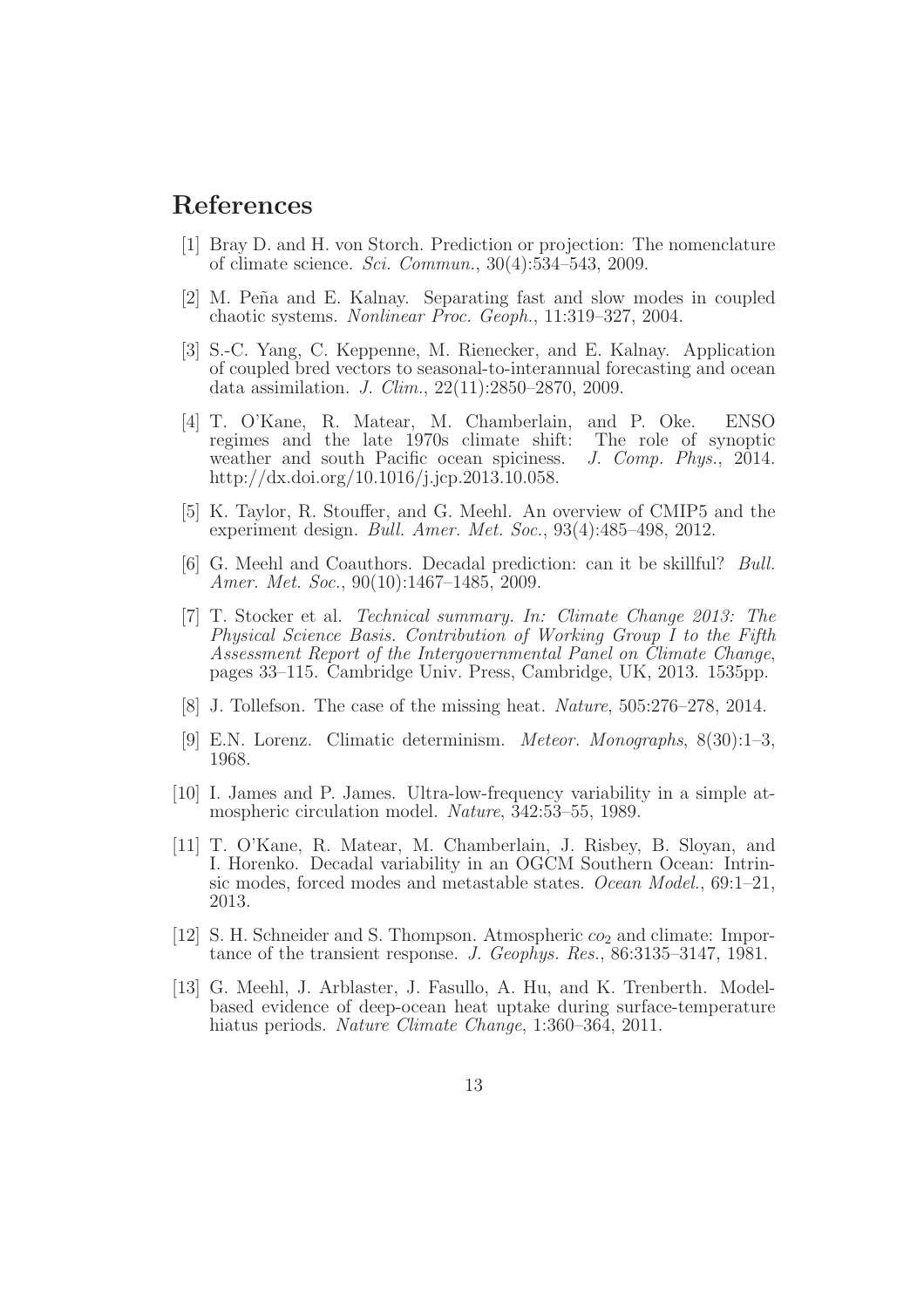- [14] N. Mantua and S. Hare. The Pacific Decadal Oscillation. *J. Oceanogr.*, 58(1):35–44, 2002.
- [15] G. Foster and S. Rahmstorf. Global temperature evolution 1979–2010. *Environ. Res. Lett.*, 6(4):1–8, 2011.
- [16] K. Cowtan and R. Way. Coverage bias in the HadCRUT4 temperature series and its impact on recent temperature trends. *Q. J. R. Meteor. Soc.*, 2014. DOI: 10.1002/qj.2297.
- [17] J. Hansen, R. Ruedy, M. Sato, and K. Lo. Global surface temperature change. *Rev. Geophys.*, 48(4):1–29, 2010. DOI: 10.1029/2010RG000345.
- [18] J. Fyfe, N. Gillett, and F. Zwiers. Overestimated global warming over the past 20 years. *Nature Climate Change*, 3:767–769, 2013. doi:10.1038/nclimate1972.
- [19] Z. Toth and E. Kalnay. Ensemble forecasting at NCEP and the breeding method. *Mon. Weather Rev.*, 125(12):3297–3319, 1997.
- [20] T. Ault, C. Deser, M. Newman, and J. Emile-Geay. Characterizing decadal to centennial variability in the equatorial Pacific during the last millennium. *Geophys. Res. Lett.*, 40(13):3450–3456, 2013.
- [21] G. Meehl and Coauthors. Decadal climate prediction: An update from the trenches. *Bull. Amer. Met. Soc.*, 2014. doi: http://dx.doi.org/10.1175/BAMS-D-12-00241.1.
- [22] Y. Kosaka and S.-P. Xie. Recent global-warming hiatus tied to equatorial Pacific surface cooling. *Nature*, 501:403–407, 2013.
- [23] M. England, S. McGregor, P. Spence, G. Meehl, A. Timmermann, W. Cai, A. Sen Gupta, M. McPhaden, A. Purich, and A. Santoso. Recent intensification of wind-driven circulation in the Pacific and the ongoing warming hiatus. *Nature Climate Change*, 2014. online: doi:10.1038/nclimate2106.
- [24] G. Schmidt, D. Shindell, and K. Tsigaridis. Reconciling warming trends. *Nature Geoscience*, 7:158–160, 2014.
- [25] K. Trenberth. The definition of El Niño. *Bull. Amer. Met. Soc.*, 78(12):2771–2777, 1997.
- [26] J.N. Brown, C. Langlais, and C. Maes. Zonal structure and variability of the Western Pacific dynamic warm pool edge in CMIP5. *Clim. Dynam.*, 2014. doi: 10.1007/s00382-013-1931-5.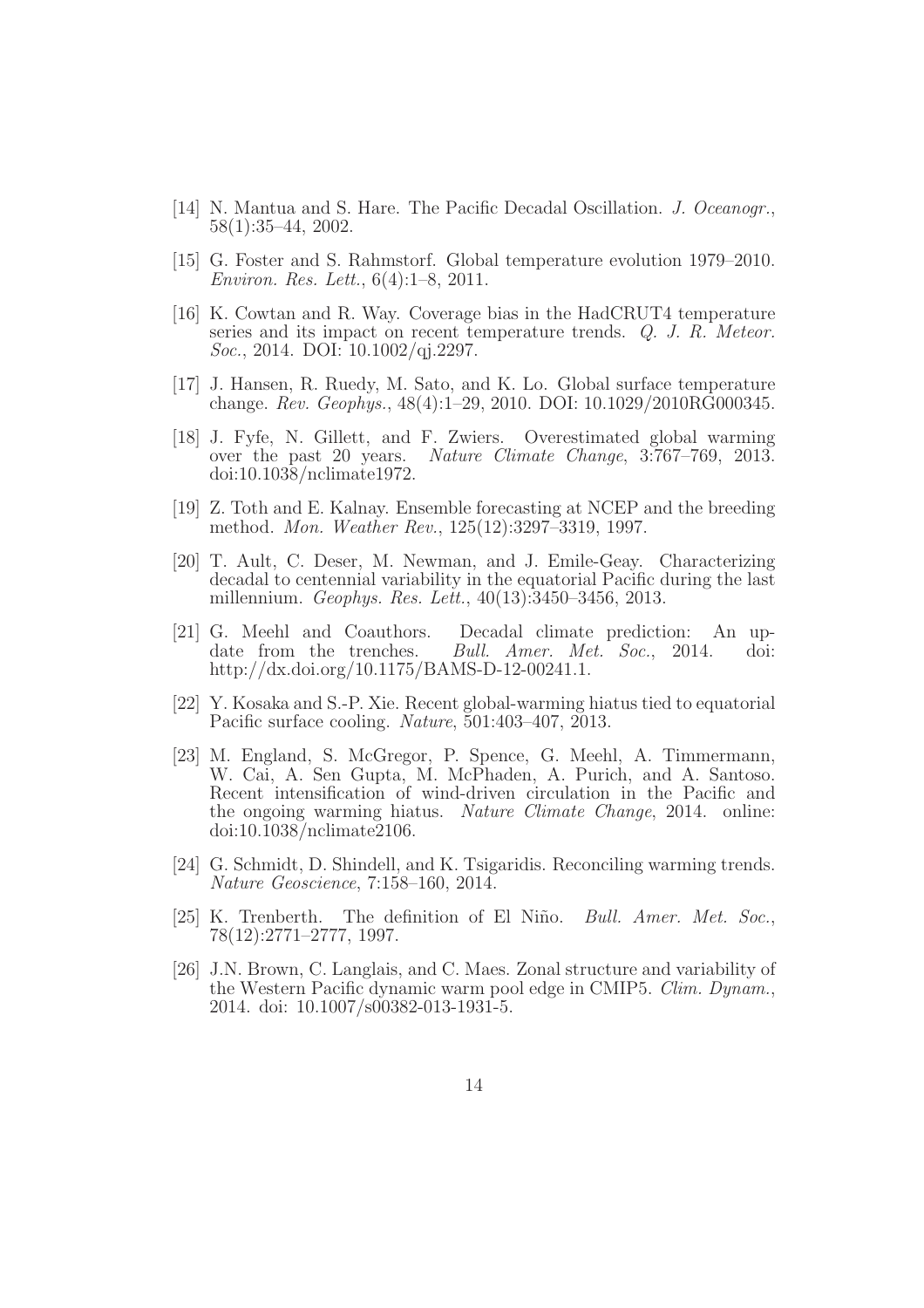- [27] J. Fyfe and N. Gillett. Recent observed and simulated warming. *Nature Climate Change*, 4:150–151, 2014.
- [28] R. Allen, J. Norris, and M. Wild. Evaluation of multidecadal variability in CMIP5 surface solar radiation and inferred underestimation of aerosol direct effects over Europe, China, Japan, and India. *J. Geophys. Res.*, 118(12):6311–6336, 2013.
- [29] E. Guilyardi, A. Wittenberg, A. Fedorov, M. Collins, C. Wang, A. Capotondi, G. van Oldenborgh, and T. Stockdale. Understanding El Niño in ocean-atmosphere general circulation models: progress and challenges. *Bull. Amer. Met. Soc.*, 90(3):325–340, 2009.
- [30] C. Morice, J. Kennedy, N. Rayner, and P. Jones. Quantifying uncertainties in global and regional temperature change using an ensemble of observational estimates: The HadCRUT4 data set. *J. Geophys. Res.*, 117:1–22, 2012.
- [31] Moss and coauthors. The next generation of scenarios for climate change research and assessment. *Nature*, 463:747–756, 2010.
- [32] B. Kirtman et al. *Near-term climate change: projections and predictability. In: Climate Change 2013: The Physical Science Basis. Contribution of Working Group I to the Fifth Assessment Report of the Intergovernmental Panel on Climate Change*, chapter 11, pages 953–1028. Cambridge Univ. Press, Cambridge, UK, 2013. 1535pp.

#### Acknowledgements

This work was funded by the Climate Adaptation and Wealth from Oceans Flagships of CSIRO, and the Australian Research Council.

#### Author contributions

J.S.R. and S.L. conceived the study and initial experimental design. All authors contributed to experiment design and interpretation. S.L. provided analysis of models and observations. C.L. and D.P.M. analysed Nino3.4 in models. J.S.R. wrote the paper and all authors edited the text.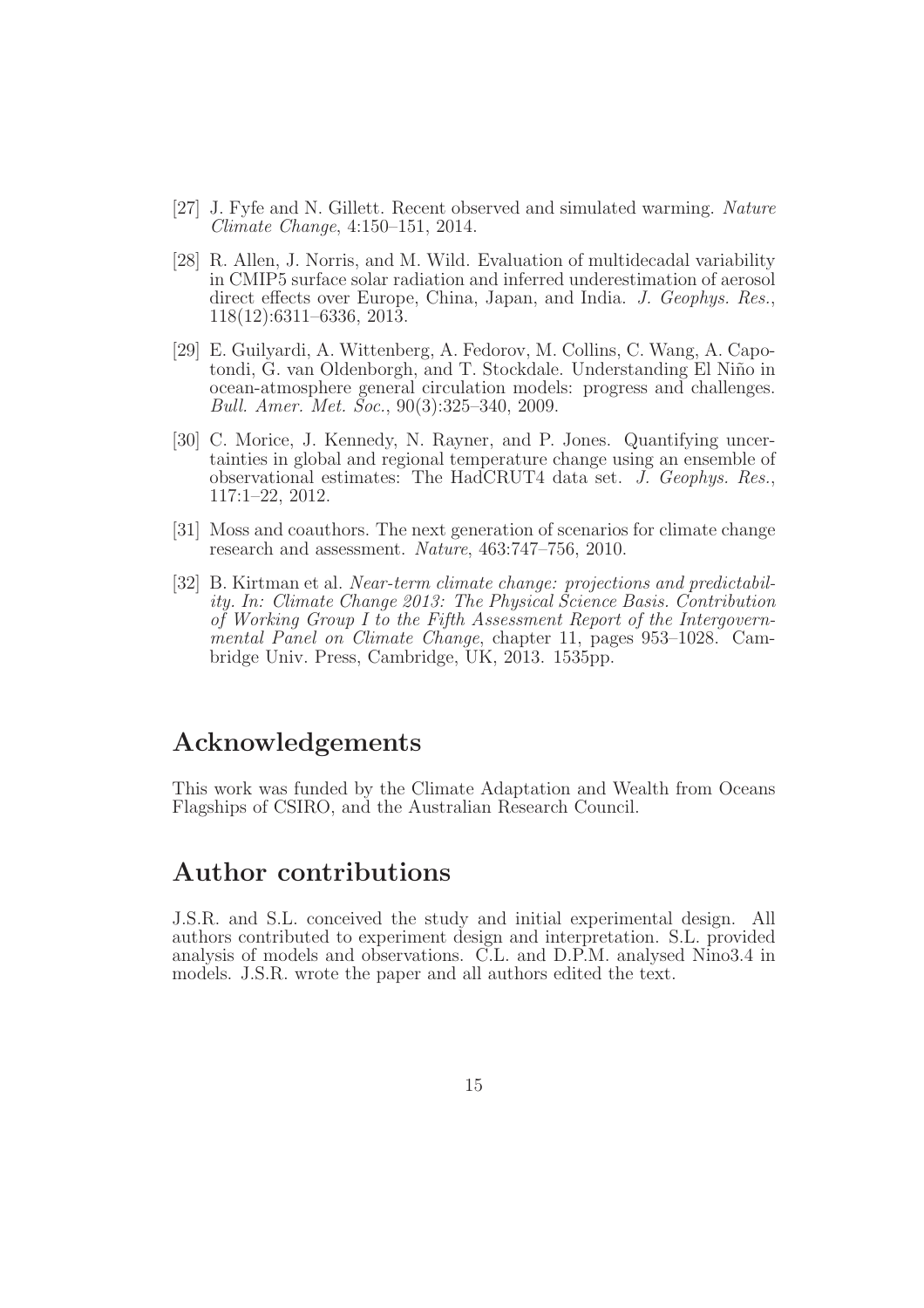# Additional information

The authors declare no competing financial interests.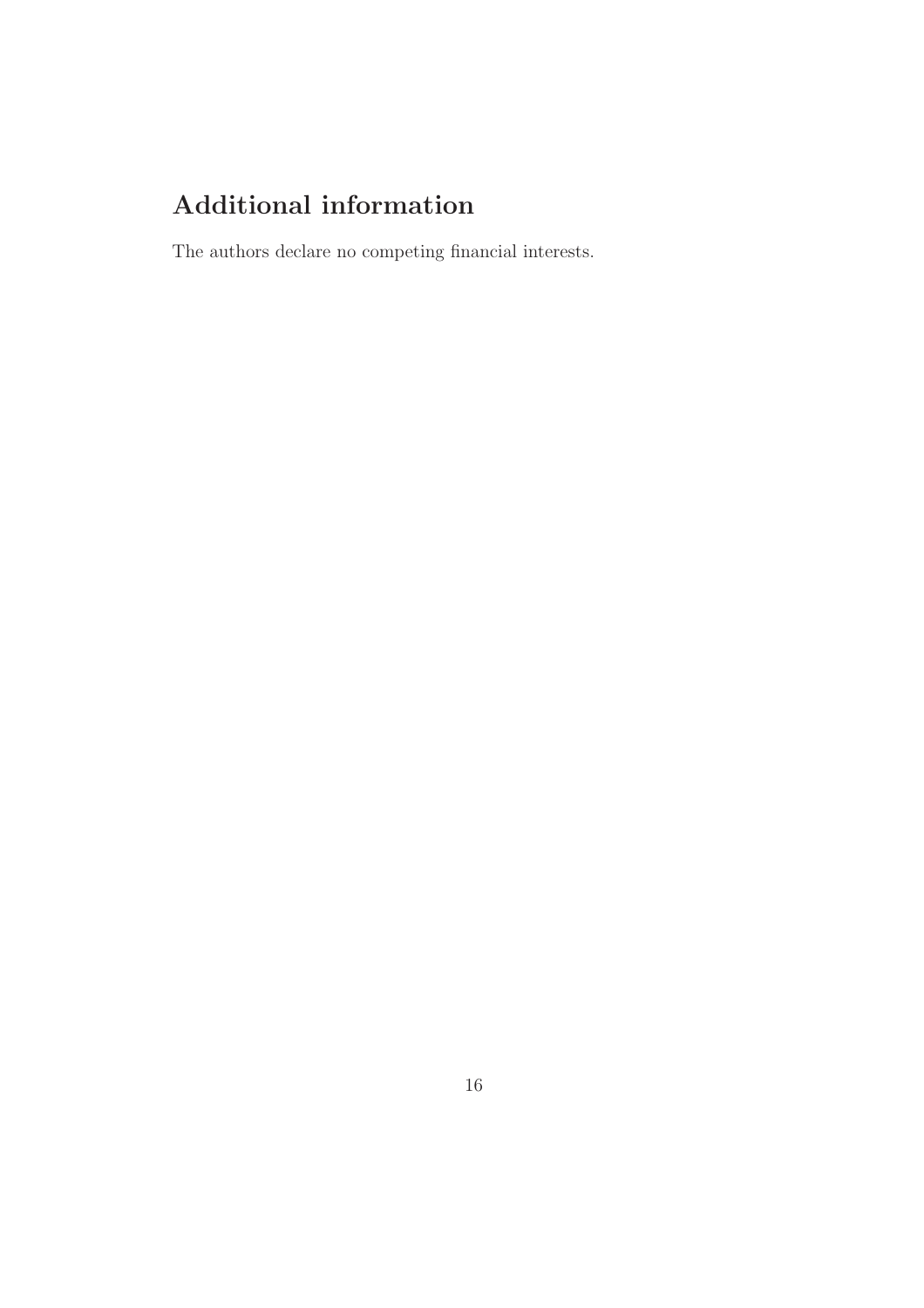

Figure 1: Ensemble trends and observational trends. Histogram of trends for a) 1998–2012 and b) 1984–1998 for the CMIP5 multi-model ensemble. The thin vertical lines show the observed trend for these periods from HadCRUT4 (dashed red), GISS (blue), and Cowtan & Way (red).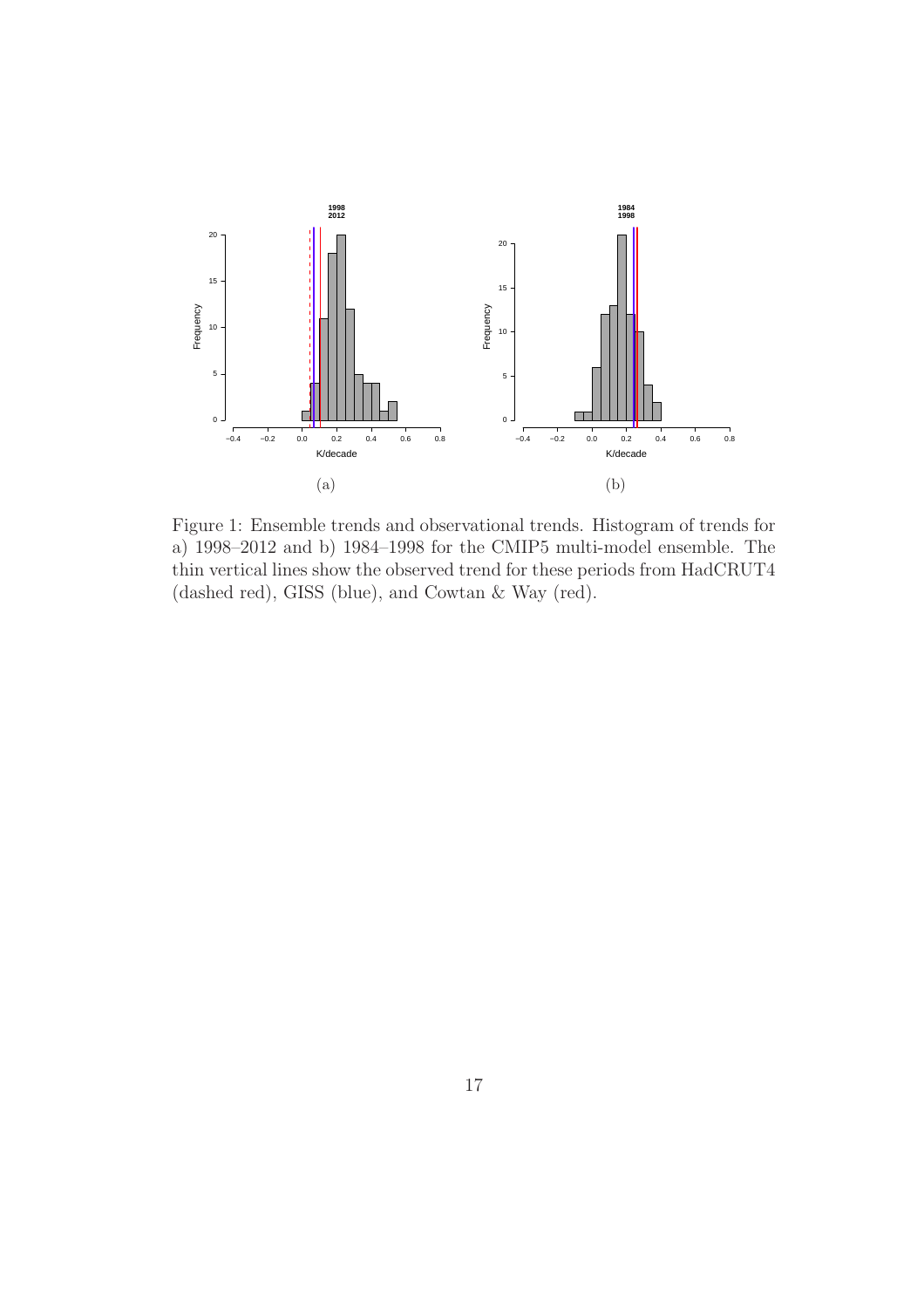

Figure 2: Running 15-year trends. The lines show the observed estimate of 15-year trends plotted at the central year of the 15-year period for GISS (blue), HadCRUT4 (dashed red) and Cowtan and Way (red). The grey envelope spans the 2.5 percentile and 97.5 percentile estimate of the distribution of CMIP5 ensemble trends over the same 15-year periods. The black dashed lines encompass the full CMIP5 model ensemble.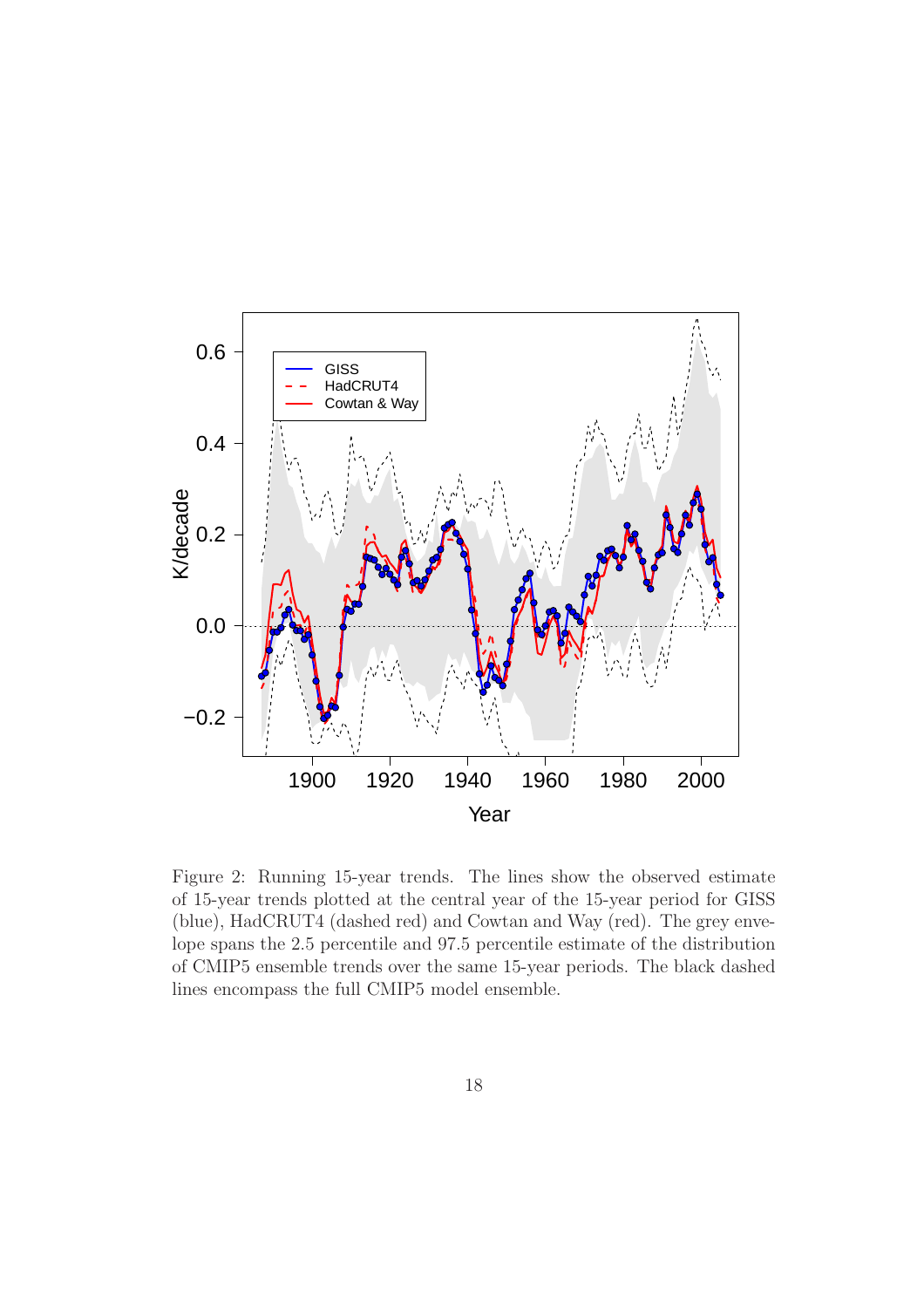

Figure 3: Trend histograms. Histogram of the 15-year trend estimates for all 15-year periods plotted in Fig. 2 for all three observational datasets. The pdf over the histogram is the kernel density estimate of the distribution of all CMIP5 model trends for all 15-year periods.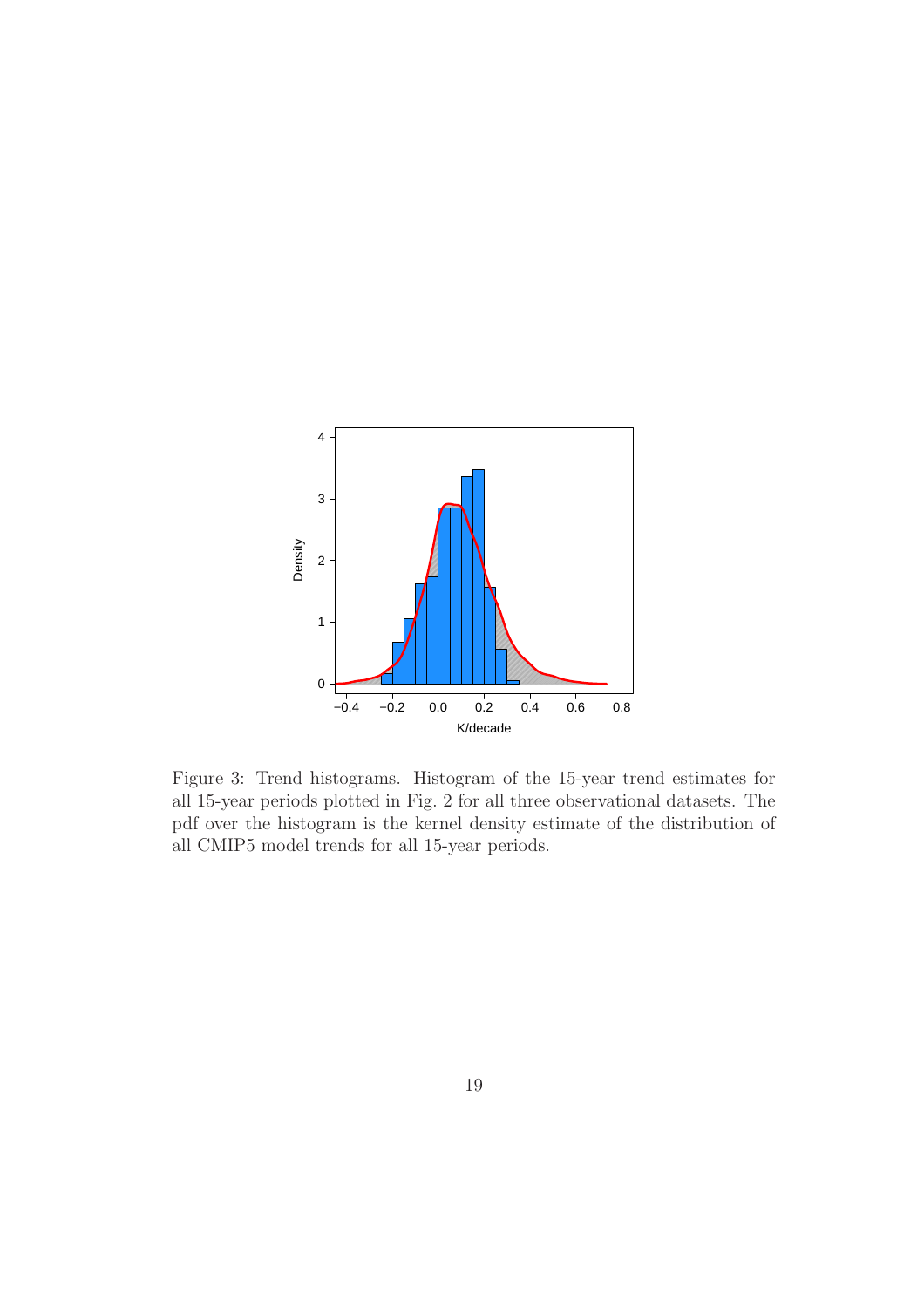

Figure 4: Model phase-selected trends and observed trends. The red dots on the thin red line correspond to the 15-year observed trends for each 15-year period in a), b) GISS and c), d) Cowtan and Way. The red envelope shows a 2.5–97.5 percentile loess smoothed fit to the observed 15-year trends. The blue dots (a, c) show the 15-year average trends from only those CMIP5 runs in each 15-year period where the model Niño3.4 trend is close to the observed Niño3.4 trend. The size of the blue dot is proportional to the number of models selected. If fewer than two models are selected in a period, they are not included in the plot. The blue envelope is a 2.5–97.5 percentile loess smoothed fit to the model 15-year trends weighted by the number of models at each point. Panels b) and d) contain the same observed trends in red for GISS and Cowtan  $\&$  Way. The grey older show the average 15-year trends for only the models with the worst correspondence to the observed Niño3.4 trend. Results for HadCRUT4 (not shown) are broadly similar to those of Cowtan & Way.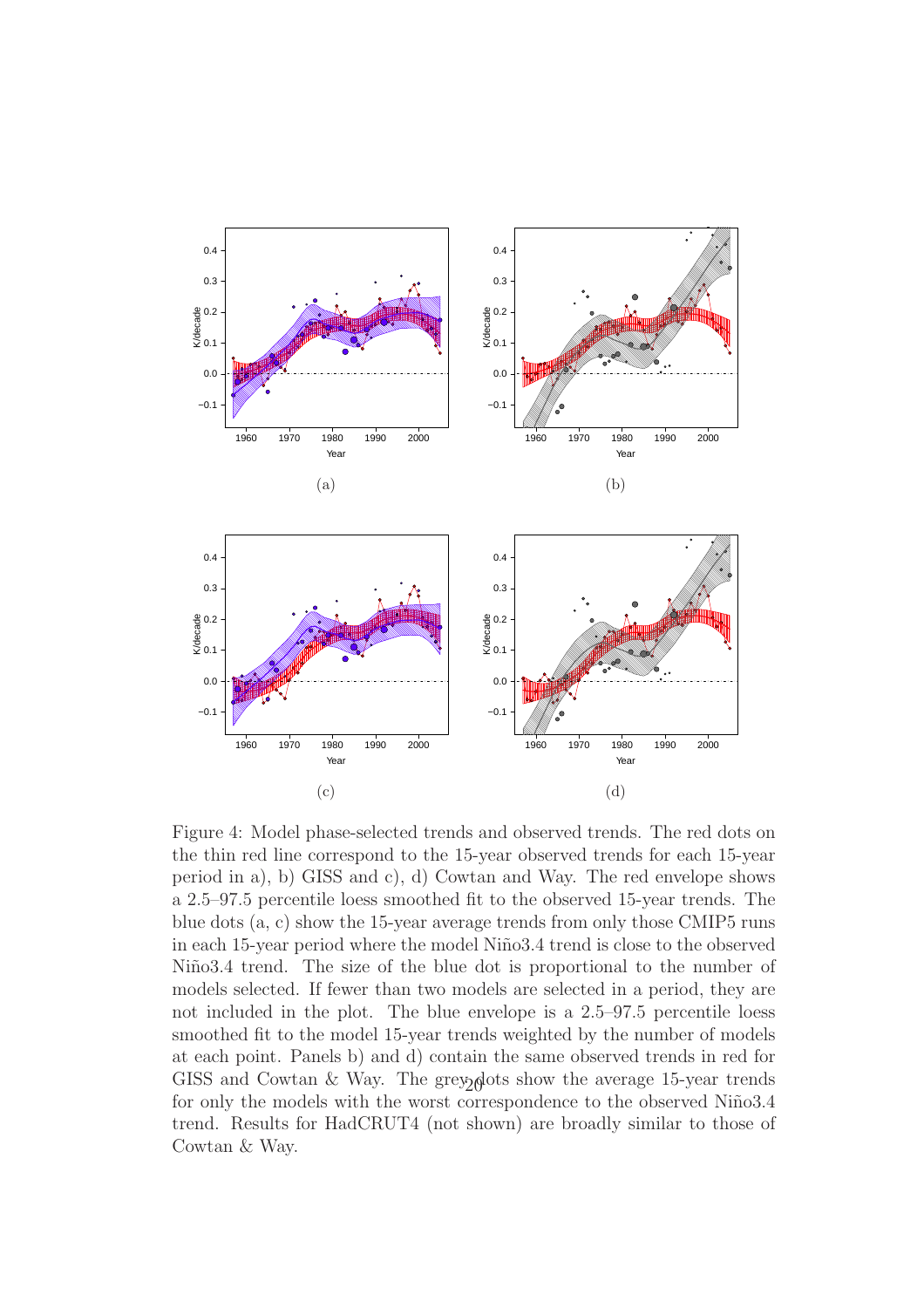









(c)

Figure 5: Composite sst spatial trends, Composite of 15-year sst trends over 1998–2012 for a) CMIP5 models best in phase with Niño3.4 trends, b) CMIP5 models least well in phase with Niño3.4 trends, and c) HadISST observations.